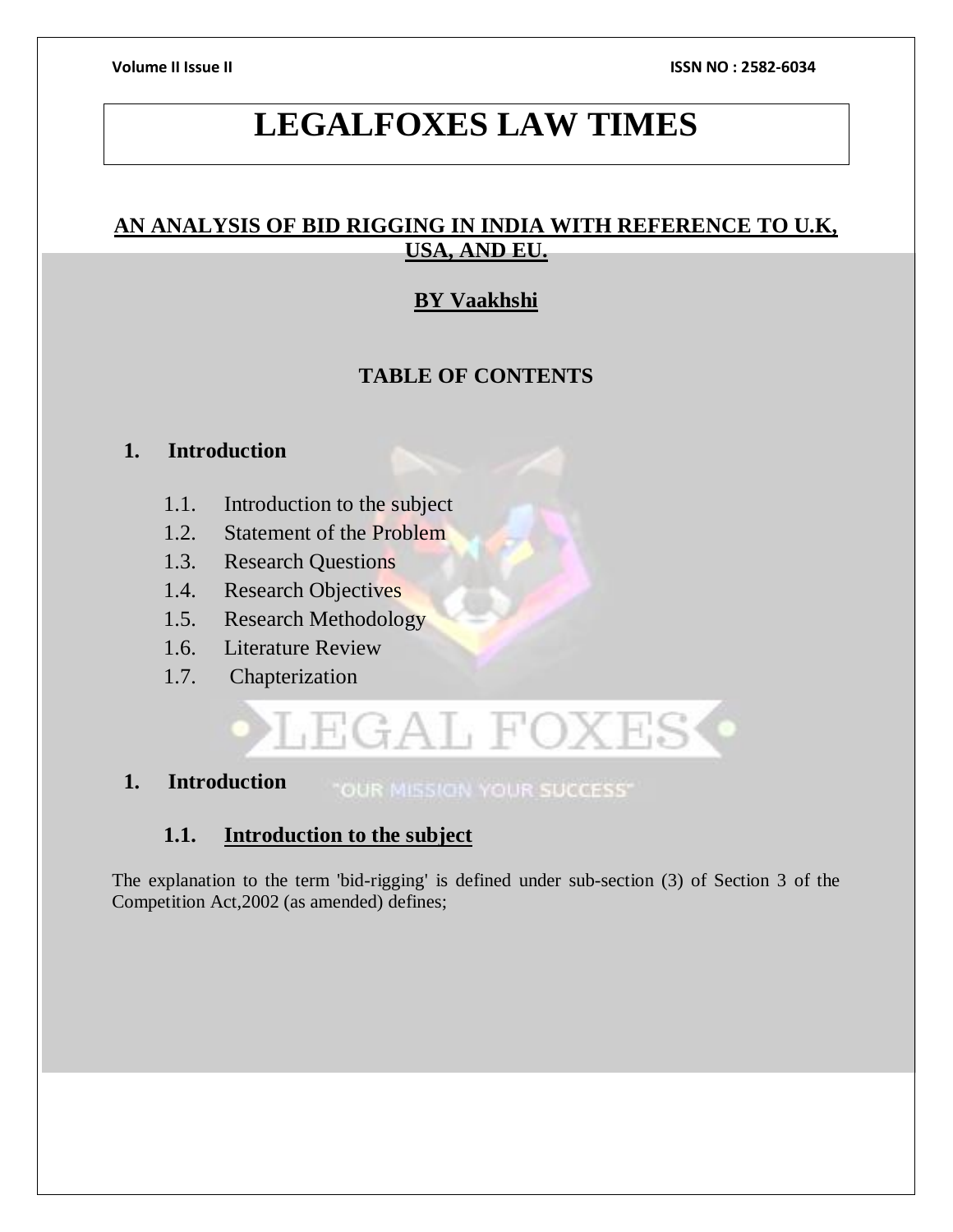The Competition Act, 2002, helps in improvising, fostering modern competition laws. It protects anti-competitive agreements in India, which are practiced by different enterprises. The Competition Act's main objective is to prohibit anti-competitive agreements, abuse of dominant position by enterprises, and have regulation in mergers, amalgamations, and acquisitions, etc. It has a scope to ensure that there is no adverse effect on Competition in India.

Bid-rigging or collusive bidding is one of the horizontal agreements that shall be presumed to harm competition under Section 3 of the Act.

Bid-rigging is generally an illegal act/ practice in which the competitive parties collude with one another as to who wins the bid in the process. Bid-rigging is a form of anti-competitive collaboration and is a form of market manipulation; in a free market, when competitors collude with each other, it might result in a rigged price that is higher than what has been stipulated in the market. Bid-rigging is harmful because the consumers and taxpayers tend to pay more forcibly higher fees and procurement costs.

My thesis is about Bid-rigging's adverse effect in India and various countries like the UK, the USA, the EU, etc. I am giving an overview of bid-rigging under the Competition Act, 2002; how it has developed throughout these years, and will provide purview case laws regarding Bidrigging.

This research, in the end, will help you understand the meaning of Bid-rigging and how the Competition Commission in India has taken *suo moto* cases pertaining to this subject; it will also help you understand the various forms of bidding rigging and will give you a complete overview of how Bid-rigging is varying in other countries along with case laws and will look into the impact that these precedents have made, nor will foresee suggestions accordingly.

### **1.2 Statement of the problem :**

Bid-rigging has become a common issue in India and how it is a fraudulent scheme in procurement auctions, which results in non-competitive bids, and this will be supervised by corrupt officials too. Bid-rigging is most likely known as price-fixing, where the bidders are called in the market to bid. 'Share the spoils' has been a synonym for bidders who oppose the government, which is illegal. The expected outcome of this paper is to give a better outlook on Bid-rigging in India with reference to UK, USA, and EU. And what measures can be taken in light of the after-effects of Bid-rigging in India? What other alternatives can be scrutinized, Whether any new sections can be included in the Competition Act,2002 pertaining to the penalization of Bid-riggers? Or Whether Competition Act,2002 requires an amendment? etc. The spotlight of this paper will be supported by various other relevant topics including the Indian Penal Code 1860 (IPC)and how the Competition Commission in India (CCI) may pass *inter-alia*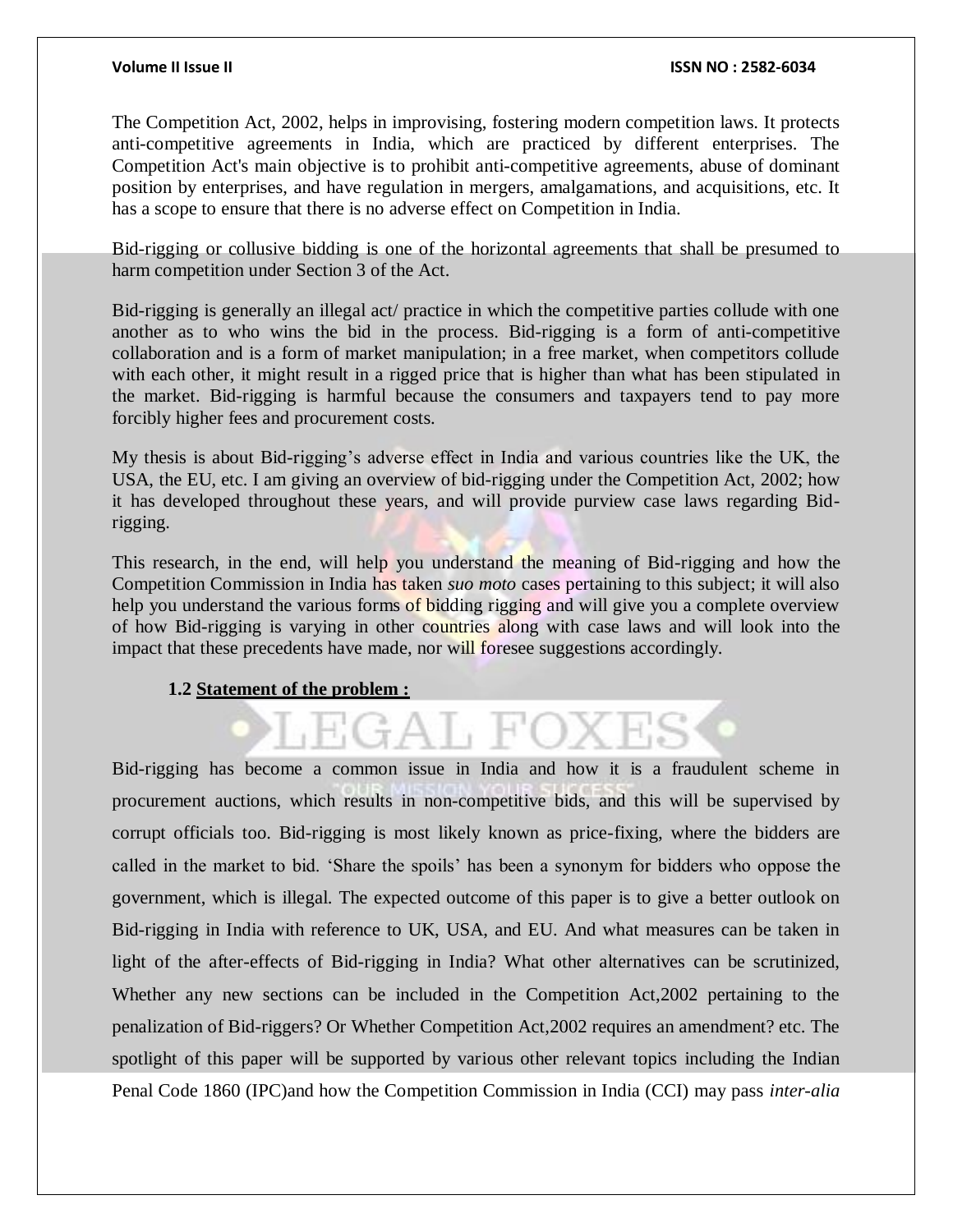under Section 27 of the Competition Act, 2002 and interim order Under section 33 of the Act, and initiatives to improvise this type of illegality.

#### **1.3 Research Questions :**

- 1. What are the ramifications of Bid-rigging in an Anti-competitive agreement?
- 2. What are the measures taken by the Government Pre-Competition Commission and Post-Competition Commission in India under the Act?
- 3. What are the interim measures taken by CCI?
- 4. What measures taken to intercept Bid-rigging, and what course of action must be followed?
- 5. Whether Competition Act, 2002 requires an amendment and whether there should be a special provision pertaining to penalization ?

### **1.4 Research Objectives :**

- To give an overview of how public procurement is easily manipulated and preventive measures to avoid the same.
- Details about how other bidders must be aware of the bid-riggers.
- It provides suggestions under the Competition and amalgamates it, preventing monopolistic competition amongst the companies.
- Interpreting Section 3(3), Section 27, and Section 33 of the Competition Act, 2002.
- How Government contracts are regularly handed over to one bidder through publicauction/ public tender which will ensure public procurement, which in turn maximizes the economy and efficiency of Government Procurement.
- This research tries to highlight the impact and misuse of laws by the companies who try to make it a monopolistic competition in regards to the following Acts;
	- Competition Act, 2002
	- Indian Penal Code 1860

#### **1.5 Research Methodology :**

For the research on the topic '*AN ANALYSIS OF BID RIGGING IN INDIA WITH REFERENCE TO U.K, USA, AND EU,*' the researcher adopts a Doctrinal Research. The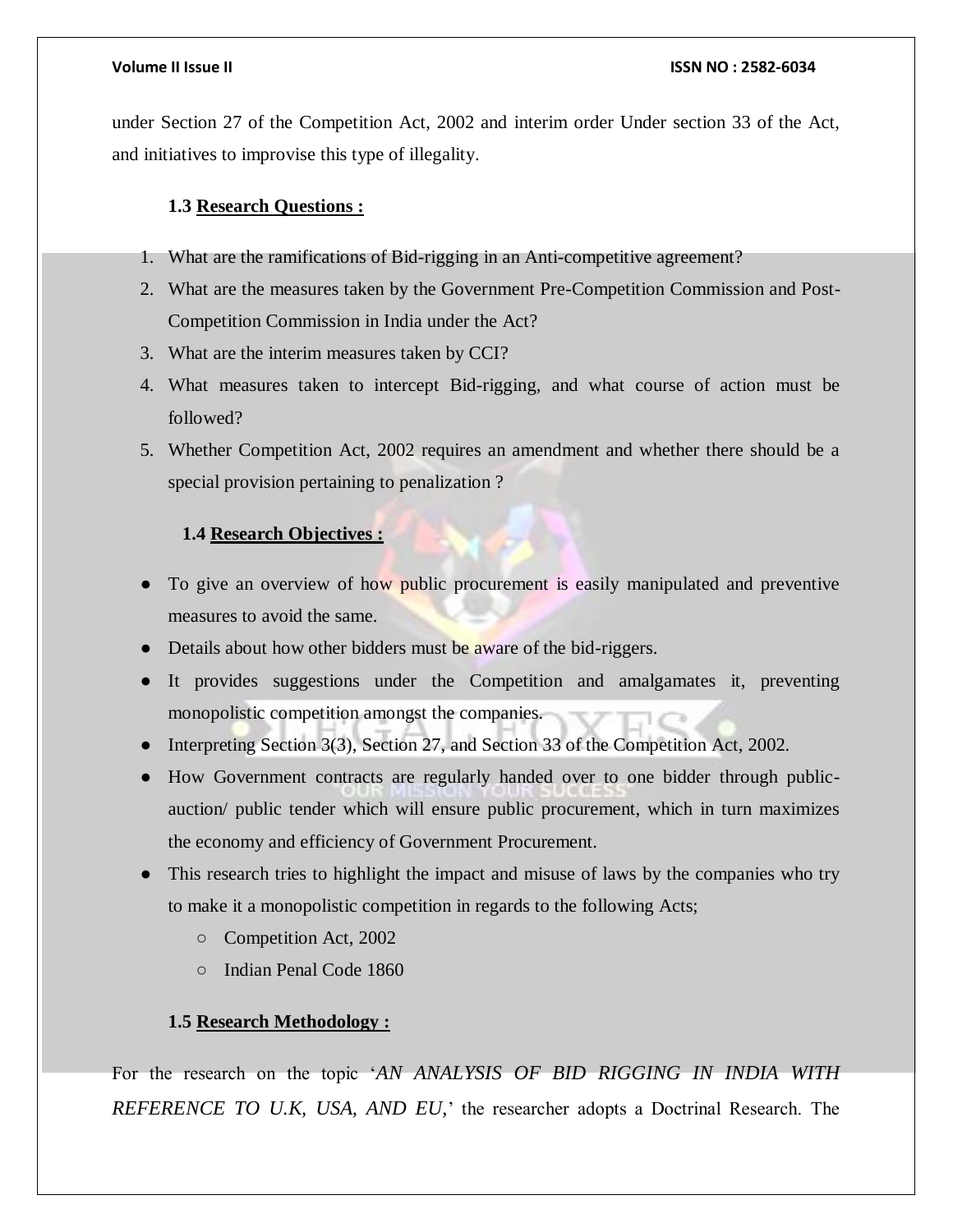objectives of this research type were adopted for greater accuracy and to facilitate a more profound analysis of the topic. There is an adequate field-based study on the subject matter and sufficient matter on the nature and scope of the applicability of laws, especially in the context of India and various countries like the UK, USA, and EU. This research looks into multiple books and materials available online. As the chosen topic is still out for various deliberations, analytical research helped to critically analyze various materials available online to solve the research problem and to prove the hypothesis.

### **1.6 Literature Review :**

1. David Imhof, *'DETECTING BID-RIGGING CARTELS WITH DESCRIPTIVE STATISTICS,'* Journal of Competition Law & Economics, Volume 15, Issue 4, December 2019, Pages 427–467.

#### <https://doi.org/10.1093/joclec/nhz019>

The author deals with how bid-riggings were made with descriptive statistics and how it negatively affects the variance of bids, as illustrated by the coefficient of friction and by kurtosis statistic. He later mentioned how the bidders manipulate the proposals to secure themselves from the cartel and win the contract. An asymmetry mechanism, a skewness statistic are all defined under this journal. How the percentage differentiates between first and second lowest bidders. Finally, he mentions the behavior of how firms have changed between the cartel and post-cartel periods.

"OUR MISSION YOUR SUCCESS"

2. Sakshar, *'Bid rigging- unethical means for profit gains,'* July 31, 20202

### <https://www.lexology.com/library/detail.aspx?g=0f310866-214f-4145-a951-9876f7061755>

The authors talk about the basis of Bid-rigging under the Competition Act, 2002. And it also states about the different suppliers involved in the Composite Brake Blocks (CBBs), which involved the Bid-rigging cartel during 2009-2017. Considering the current pandemic situation, these suppliers' firms were not penalized for this particular issue. Hindustan Composite Limited was one of many firms that were involved in this bid-rigging arrangement. The Competition Commission in India (CCI) held these opposition parties and their respective officials. They had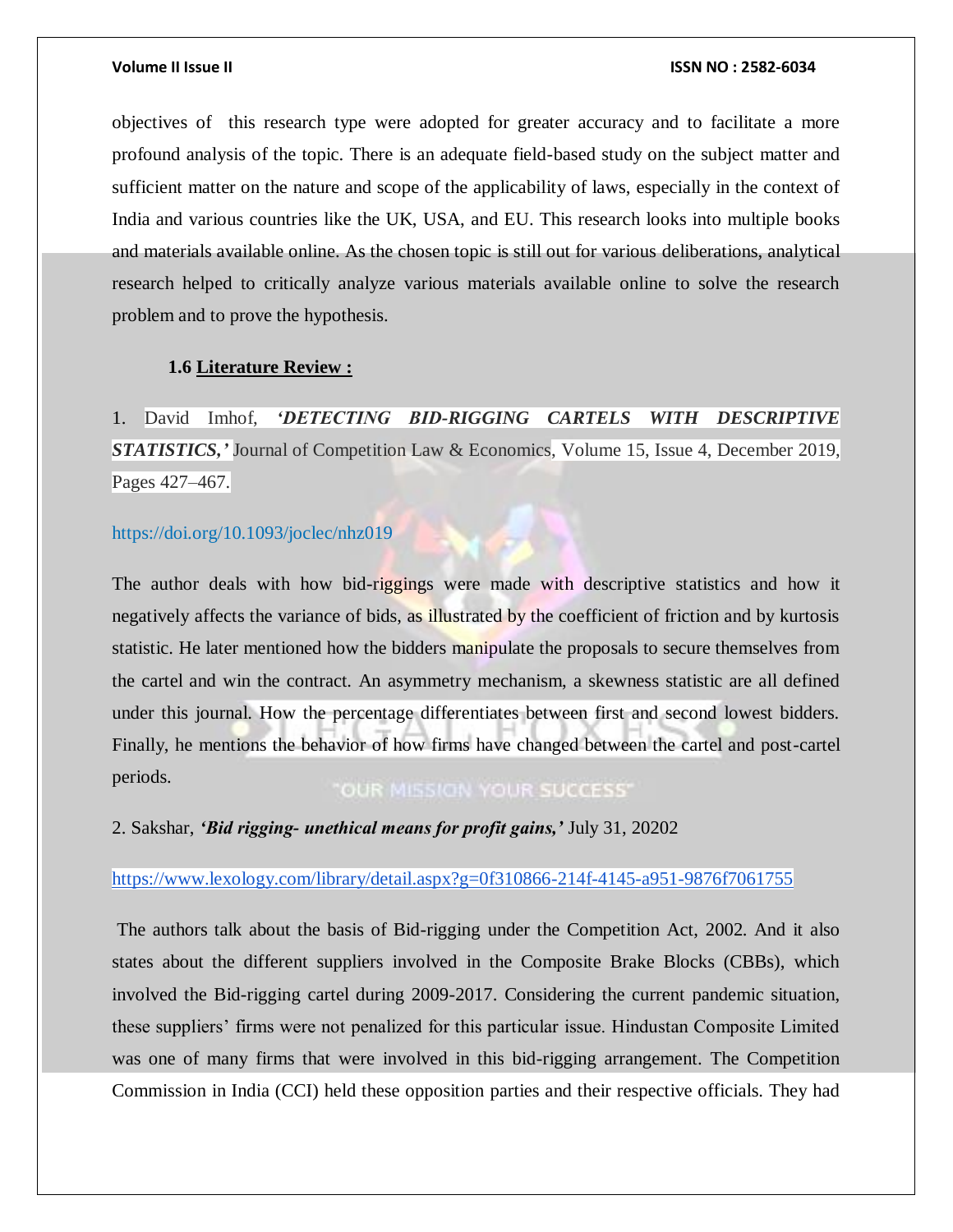indulged in an anti-competitive act in the CBBs market utilizing pre-price determination, market allocations, and coordinating bids to manipulate the bidding process during the stipulated time. These were concluded under provisions of section 3(1) of the Competition Act, 2002.

3. Robert Clark, Decio Coviello, Jean-François Gauthier, Art Shneyerov, '*Bid Rigging and Entry Deterrence in Public Procurement: Evidence from an Investigation into Collusion and Corruption in Quebec,'* The Journal of Law, Economics, and Organization, Volume 34, Issue 3, August 2018, Pages 301–363.

#### <https://doi.org/10.1093/jleo/ewy011>

The author investigates the collusion and corruption concerning cartels in public procurement auctions. The allegations made from bid-rigging, market segmentation, complementary bidding, and bribes to bureaucrats, and where, in 2009, a police investigation was also mentioned by the author.

**4.** Aditya Bhattacharjea, Oindrila De, *'Anti-cartel enforcement in India,'* Journal of Antitrust Enforcement, Volume 5, Issue 2, August 2017, Pages 166–196, <https://doi.org/10.1093/jaenfo/jnx001>

An overview of the legal framework and case law pertaining to anti-cartel enforcement in India. Certain enforcements were made under the Monopolies and Restrictive Trade Practices Act (MRTP), which was established under 1969 to 2009. This author also gives a significant critique of specific case laws under this statute up to the end of 2016. But it was also stated that individual decisions have been remanded, reversed, or modified on appeal. The author finds the antitrust regime as insufficient attention to deterrent penalties, price transparency, and the collusion-facilitating role of vertical restrictions and government policies.

#### **5.** *Rajasthan Cylinders v. Competition Commission: A guiding tool for Bid Rigging cases*

[https://www.barandbench.com/columns/rajasthan-cylinders-cci-competition-commission-bid](https://www.barandbench.com/columns/rajasthan-cylinders-cci-competition-commission-bid-rigging)[rigging](https://www.barandbench.com/columns/rajasthan-cylinders-cci-competition-commission-bid-rigging)

In this case law, the SC has decided to contribute to the developing jurisprudence of competition law. This decision is significant as India has a vast diversity of market situations. In India, many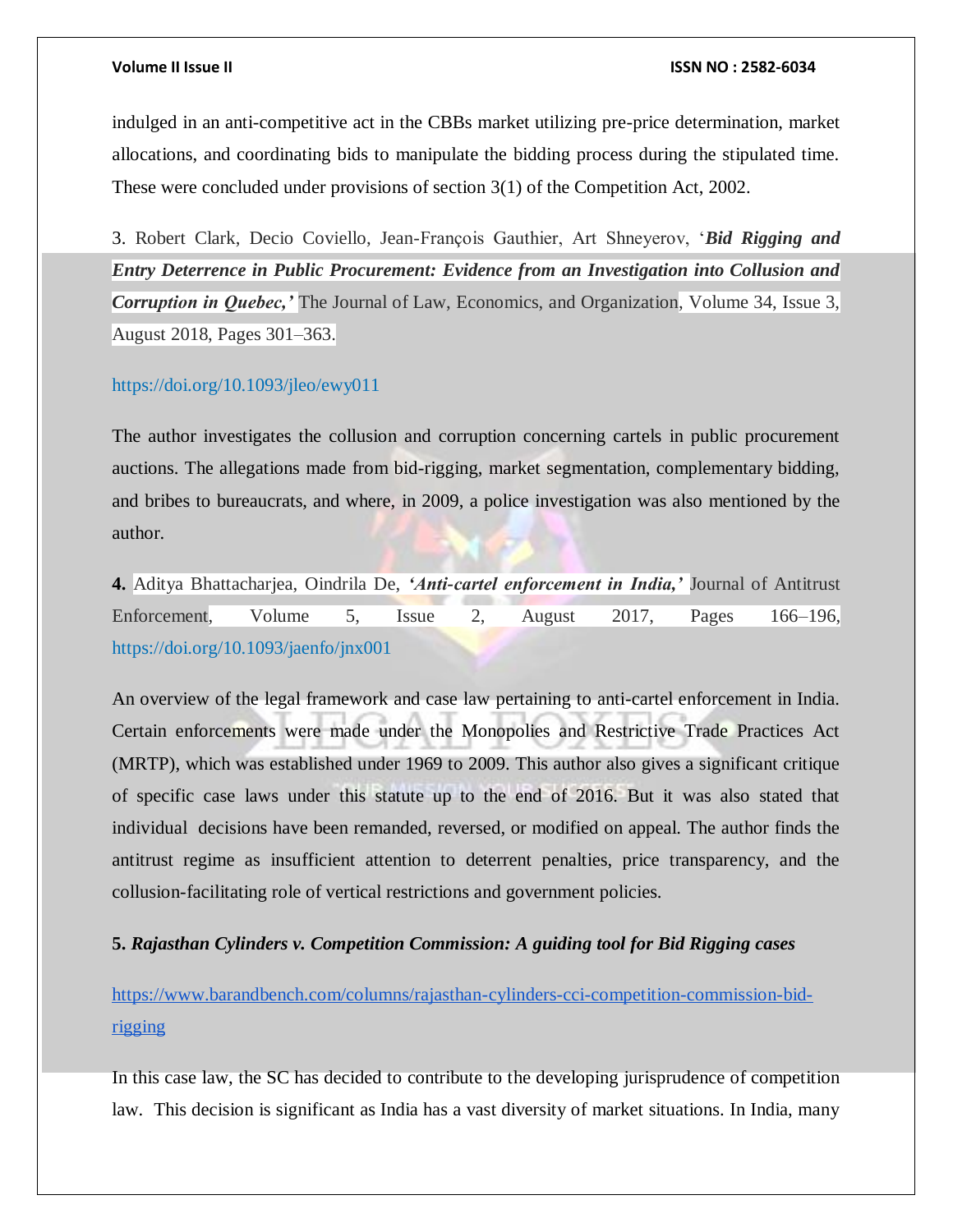suppliers/sellers exist in various locations that supply goods/services to a limited number of buyers. Many such suppliers will be servicing the government dominated/controlled business such as mining and transportation of minerals, steel sector, railways, etc. There are many cases of such suppliers having been investigated and charged for indulging in anti-competitive practices by the Commission, and their issues are pending at various forums.

6. M.M.Sharma, *'Getting Rid of Bid Rigging in Public Procurement,'* 17 November 2015.

#### <https://www.mondaq.com/india/cartels-monopolies/444024/getting-rid-of-bid-rigging-in-public-procurement>

The author mentions how the jurisprudence of CCI talks about the cartel and how bid-rigging is still evolving and how public procurement in India constitutes about 30% of GDP, with a total annual expenditure of around Rs. 15-20 lakh crore, and that the Union Government alone in the range of Rs.2.5-3 lakh crore. The author states how corruption is the most vulnerable activity and especially in the government field.

### **1.7 Chapterization**

#### **Chapter 1: Introduction**

- Introduction to the subject
- · Statement of Problem "OUR MISSION YOUR SUCCESS"
- Research Questions
- **Research Objectives**
- Research Methodology

### **Chapter 2:** LITERATURE REVIEW

**Chapter 3:** HISTORICAL APPROACH OF BID-RIGGING

**Chapter 4:** CONCEPTUAL MEANING OF BID-RIGGING